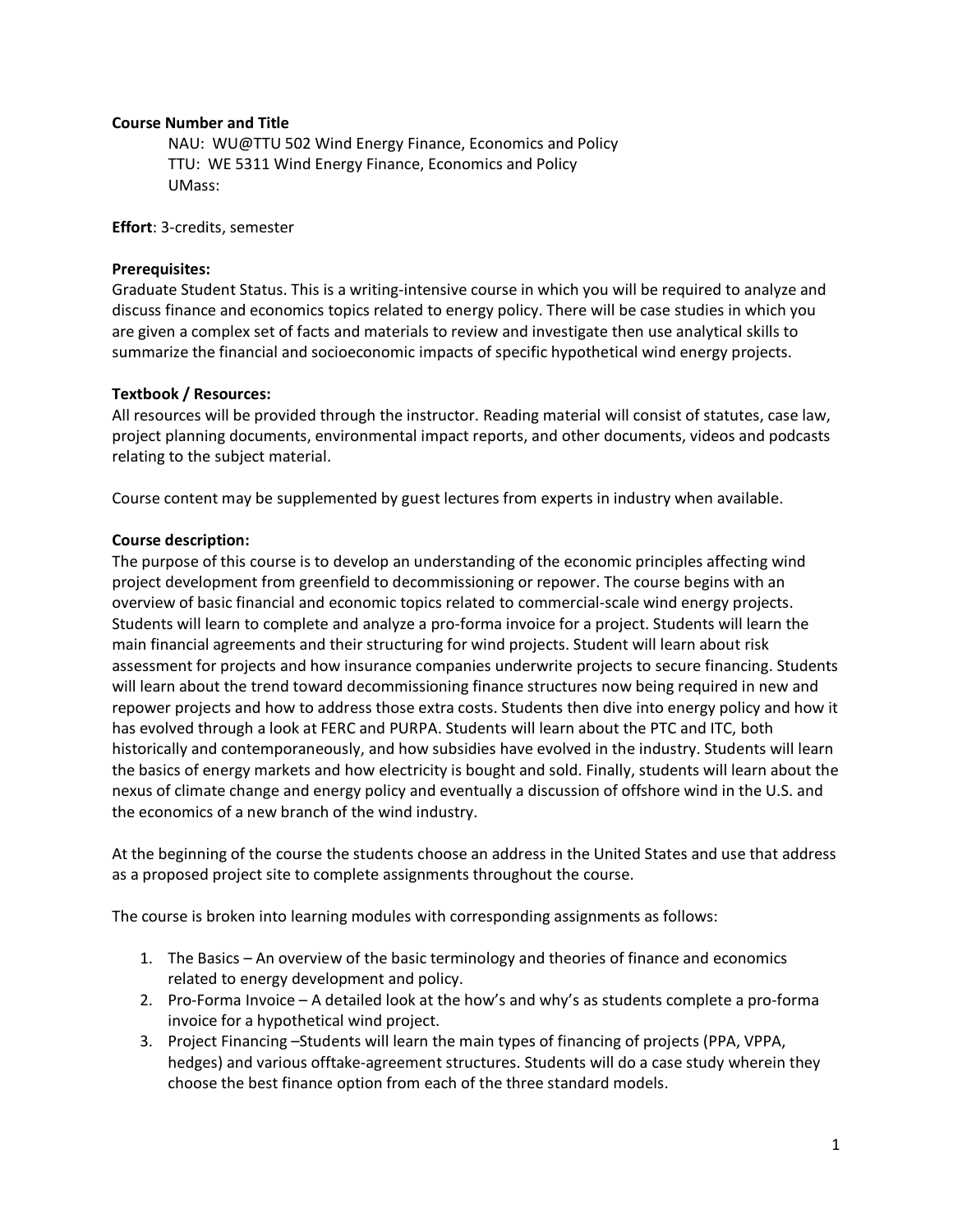- 4. Insurance and Risk Assessment Without insurance there is no financing. Students will learn about risk assessment and the issues insurers look at when assessing a project.
- 5. Decommissioning Students will learn the various decommissioning bonds, siphoning agreements, and tax structures currently being implemented that impact the viability of a project.
- 6. FERC and PURPA A look at the Federal Energy Regulatory Commission and its system of governing energy markets. The recent storage conundrum will be the focus of a case study in energy regulation of evolving technologies.
- 7. PTC, ITS, RECs, and subsidies. How do state and federal tax incentive programs help the industry? Do we still need them?
- 8. Energy Markets How is electricity bought and sold?
- 9. Climate Change and Energy Policy. We are at nexus.
- 10. Offshore Wind A look at the dollars and sense of it.

# **Learning Outcomes:**

The following list contains the learning outcomes for the course. As a graduate-level course covering a very broad topic, many outcomes are anticipated.

- 1) an understanding of the breadth of the financial and economic topics necessary to understand wind energy development and operations
- 2) an understanding of the key terms and concepts used in the wind industry
- 3) an ability to identify and describe the main federal policy relating to the wind industry
- 4) an understanding of the impact of wind energy in a global/societal context; in this case how wind energy fit into societies energy needs and clean energy solutions
- 5) an ability to apply economic principles to wind energy development projects
- 6) an ability to identify and finance concepts related to wind energy projects
- 7) an ability to identify, formulate and solve problems related to wind energy project development
- 8) a recognition of the need for and an ability to engage in life-long learning, as related to sustainable energy and wind energy
- 9) a knowledge of contemporary issues related to wind energy
- 10) an ability to use analytical thinking skills to research and understand financial models and economic concepts as applied to the wind industry
- 11) an ability to communicate effectively in the form of written memoranda and reports on financial and economic topics

## **Topics:**

| Introduction; Basic Financial and Economic Concepts and Terminology |
|---------------------------------------------------------------------|
| Pro-Forma Invoices                                                  |
| <b>Project Financing</b>                                            |
| <b>Insurance and Risk Assessment</b>                                |
| Decommissioning                                                     |
| <b>FERC</b>                                                         |
| PTC, ITC, RECs, and Subsidies                                       |
| <b>Energy Markets</b>                                               |
| <b>Climate Change and Energy Policy</b>                             |
| Offshore Wind                                                       |